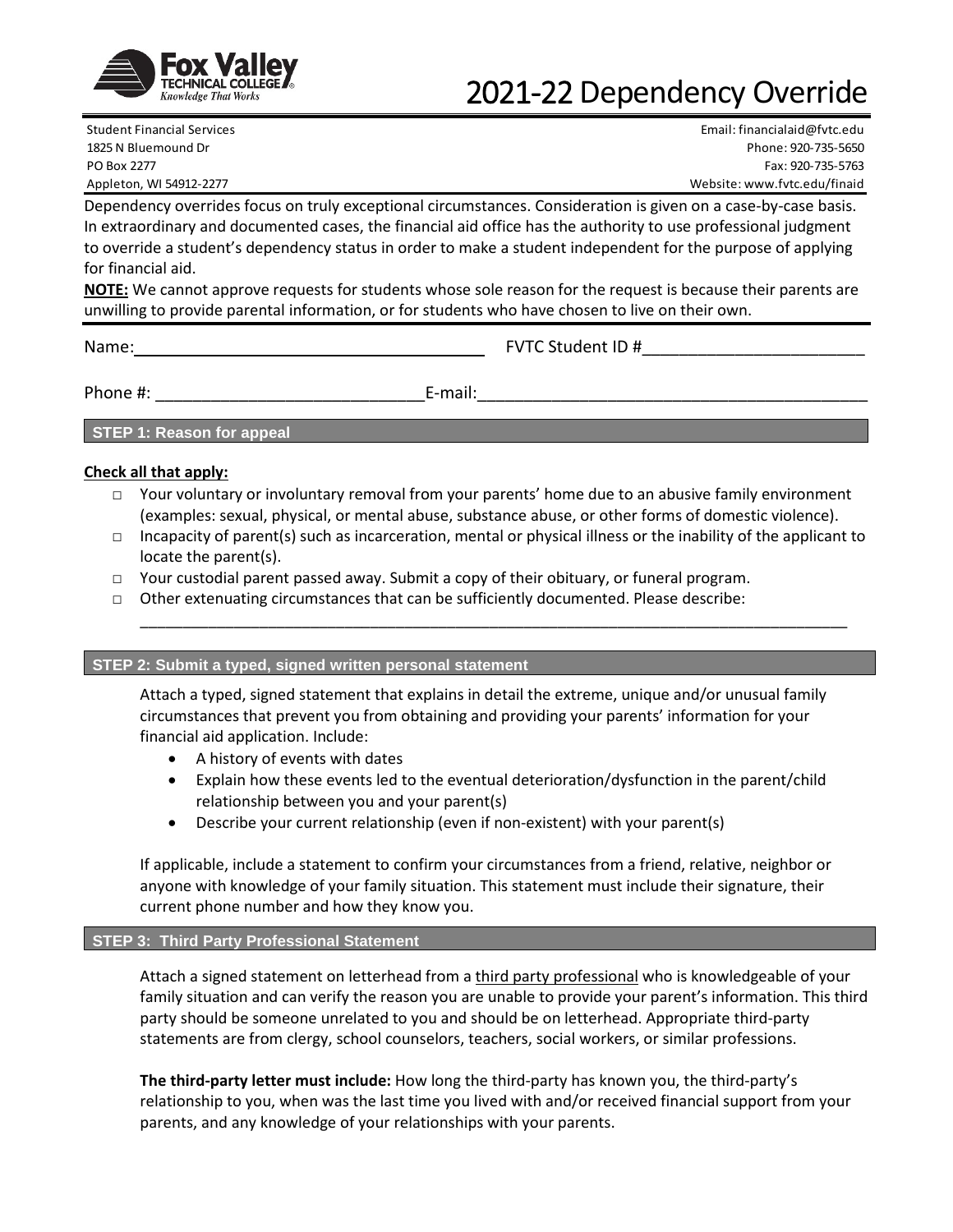| What are your present living arrangements (With whom do you live and since what date)?                                                                                                                                           |                                             |  |
|----------------------------------------------------------------------------------------------------------------------------------------------------------------------------------------------------------------------------------|---------------------------------------------|--|
| Medical insurance: $\Box$ Under parent(s) $\Box$ I have my own<br>$\Box$ Under parent(s)<br>Car insurance:                                                                                                                       | None<br>$\Box$ I have my own<br>$\Box$ None |  |
| Are the utilities (i.e. gas, electric, cable) in your name? $\Box$ Yes $\Box$ No, explanation:                                                                                                                                   |                                             |  |
| Do you own your own vehicle?<br>Yes (attach a copy of your title, registration, or loan documents)                                                                                                                               |                                             |  |
| How do you support yourself and pay your living expenses? (Attach 2019 taxes if you filed and W-2s for all                                                                                                                       |                                             |  |
| Cash support from people other than the student's parent(s) should be included as unreported income (includes<br>amounts paid by others for bills in the student's name).<br>Monthly amount of cash support: \$_________________ |                                             |  |
| Do you receive any in-kind support? In-kind support is support other than money (i.e. friends or relatives<br>providing you food or allowing you to live with them rent free).                                                   |                                             |  |
| Parent(s) Name: Name: Name: Name: Name: Name: Name: Name: Name: Name: Name: Name: Name: Name: Name: Name: Name: Name: Name: Name: Name: Name: Name: Name: Name: Name: Name: Name: Name: Name: Name: Name: Name: Name: Name: Na   |                                             |  |
| Address: North Commission and Commission and Commission and Commission and Commission and Commission and Commission                                                                                                              |                                             |  |
|                                                                                                                                                                                                                                  |                                             |  |
|                                                                                                                                                                                                                                  |                                             |  |
|                                                                                                                                                                                                                                  |                                             |  |
|                                                                                                                                                                                                                                  |                                             |  |

### **STEP 5 on Next Page**